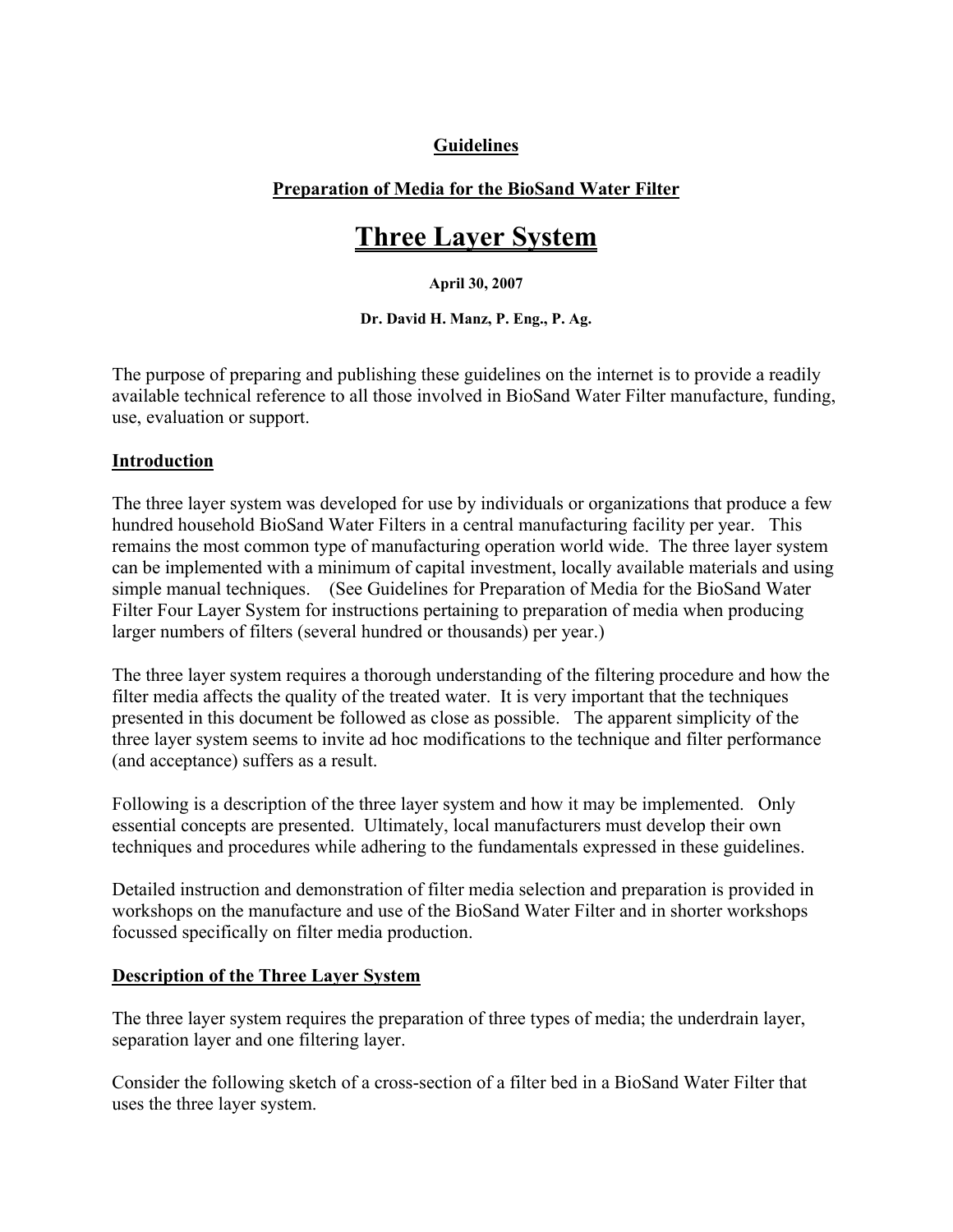

## **Figure 1. Cross-section of the filter bed of a typical BioSand Water Filter using the three layer media system.**

A description of each of the various layers follows:

- 1. Underdrain layer: Allows vertical drainage through the filtering layer and allows filtered water unrestricted access to filter standpipe. The thickness of the underdrain layer must be sufficient to cover the inlet to the filter standpipe (located at the inside bottom of the filter body) with 2 cm of underdrain material. The underdrain layer is composed of particles ranging in size from 6.25mm to 12.5mm (1/4 to 1/2 inch) in diameter. The total depth of the underdrain may be 8 cm or more. The thickness of the underdrain layer is the same throughout the layer.
- 2. Separation layer: Prevents filter media from entering the underdrain layer and the standpipe. The separation layer should be 3 cm in thickness. The separation layer is composed of particles ranging in size from 3.125 mm to 6.25 mm (1/8 to 1/4 inch) in diameter. The thickness of the separation layer is the same throughout the layer.
- 3. Filter media: Responsible for removal of particles and micro organisms including viruses, bacteria, parasites and helminths. Flow of water through the filter is controlled by the selection and preparation of the filter media. The largest particles comprising the filter media must be less than 3.125 mm or 1/8 inch in diameter. The thickness of the filter media should be no less than 40 cm. The thickness of the filter media is the same throughout; that is, the top surface must be level after installation.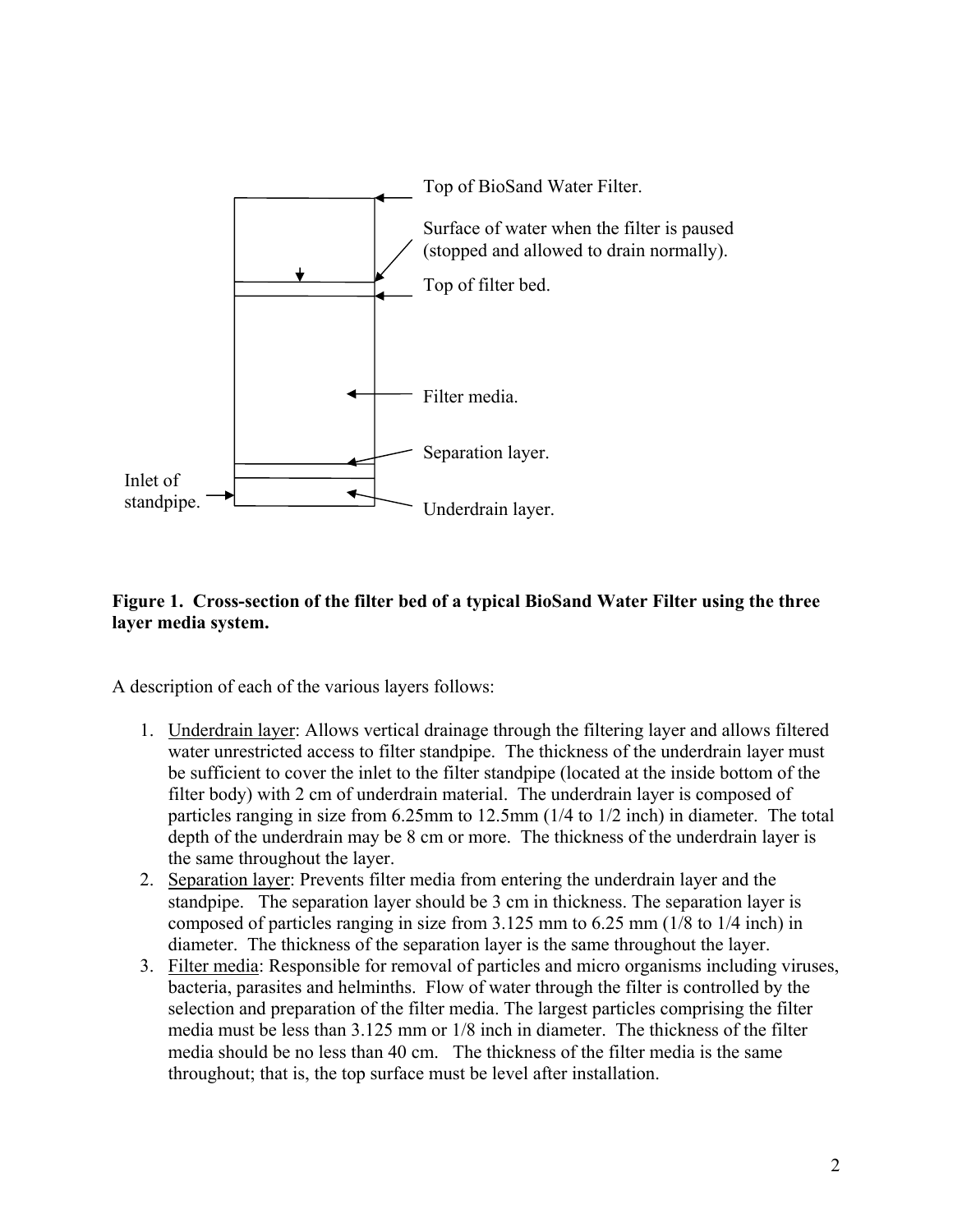#### **Media Installation Instructions**

The only way to evaluate prepared filter media is to install it in a full-scale BioSand Water Filter. The following installation procedure is very similar to that used when installing filters for actual use. Procedures for post-filtration disinfection are not included.

Media installation proceeds as follows:

- 1. The first step is to determine the maximum depth of the media in the filter. If the filter walls are made of plastic and are transparent it is possible to make all depth measurements from outside the filter. If the filter body is not transparent, (concrete), then it is necessary to fill the filter to the point where water is just starting to drip from the standpipe. At this time the depth of water in the filter is equal to the depth of the media plus the paused water depth. A piece of wood that is 1 or 2 cm in diameter and 10 cm longer than the depth of the filter may be used to measure media depth. The wood is placed on the bottom of the empty filter and held vertical. A second similar but shorter piece of wood is placed across the top of the filter and the vertical piece is marked with a pencil immediately above the horizontal piece. The distance from the bottom of the vertical piece of wood to that mark will be equal to the depth of the inside of the filter plus the thickness of the horizontal piece of wood.
- 2. Using a measuring cup or similar container add underdrain media such that it covers the inlet to the standpipe with 2 cm of material. (Cups should be filled and levelled.) The top of the underdrain layer must be perfectly level. Typically, your hand is used to level the top of the layer. If your arm is too short a piece of wood can also be used. It is normal for the water to become quite turbid and it will not be possible to see the media through it. The measuring stick is now very useful. The depth of media required to cover the inlet to the standpipe is noted and a second mark is added to the vertical stick a distance equal to the depth of the underdrain layer below the first mark. The depth of the media can be conveniently measured by placing the horizontal piece of wood across the top of the filter and positioning the vertical piece against it. When the depth is exactly correct the second mark and the top of the horizontal piece will be the same. Record how many cups of underdrain media were used. The number of full and partial cups of media will be used to determine how much underdrain media will be supplied with the filter.
- 3. Put the diffuser basin into position and add water until there is approximately 10 cm standing above the underdrain material. (The diffuser basin is used to prevent the water from disturbing the media when poured into the filter.) Remove diffuser basin.
- 4. Prepare to add the separating media. Add a second mark to the vertical piece of wood 3 cm below the first mark. Using the measuring cup carefully add 3 cm of separating media. Again, the top of the separating layer must be perfectly level. Record how many cups of separating media were used.
- 5. Put the diffuser basin into position and add another 10 cm or so of water. Remove diffuser basin. There should never be more than 20 cm or so of water in the filter when media is being added.
- 6. Place marks on the vertical piece of wood equal to the thicknesses of the filtering layer.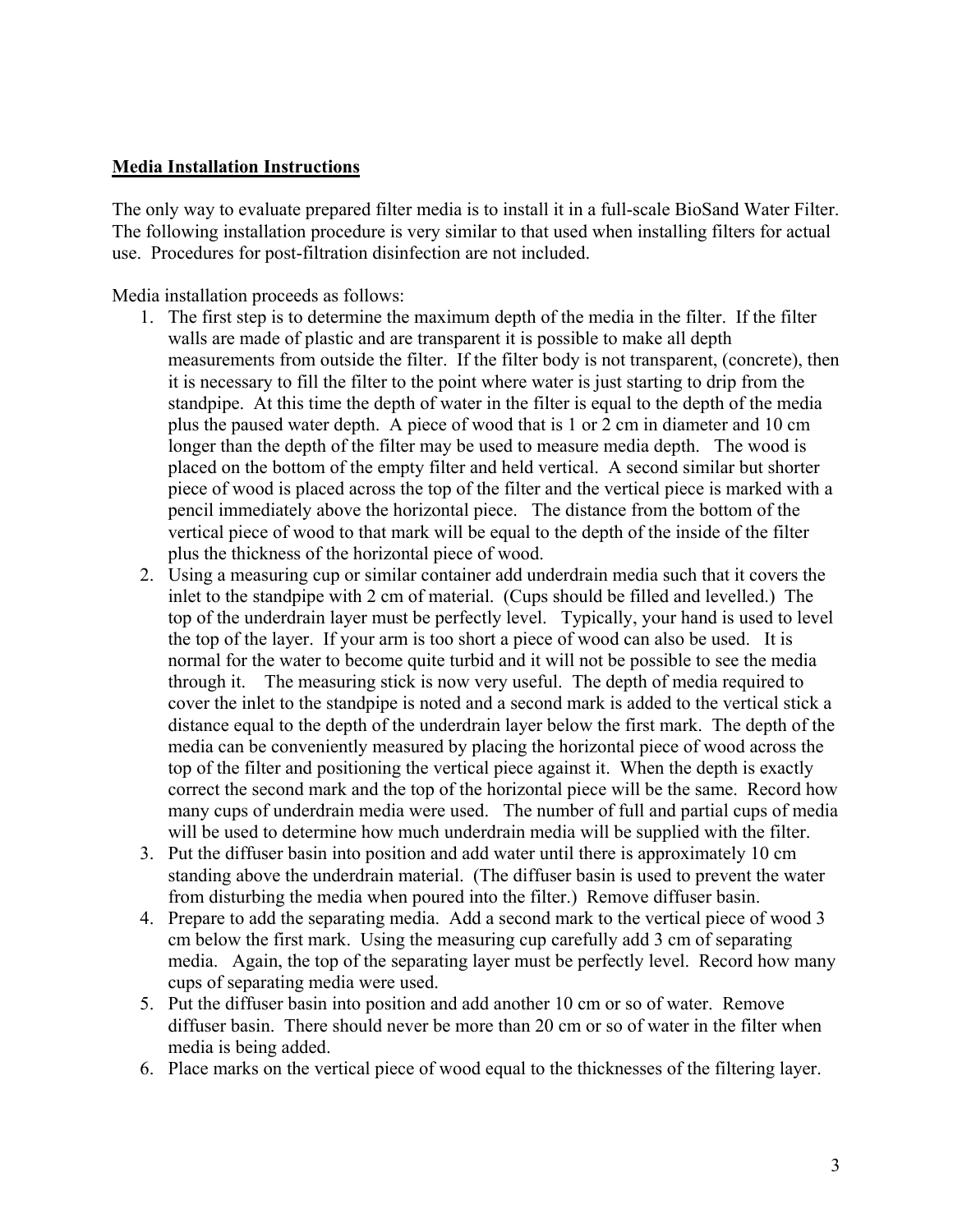- 7. Carefully measure the amount of filtering media required to bring the filter bed to the mark that indicates the top of the layer. (Note that media should ALWAYS be added to water and added quickly - almost dropped in. By adding media to water there is no danger of trapping air in the media which can stop the flow of water through a process known as air binding. By adding the media very quickly into no more than 20 cm of water there is no danger the particles will separate with coarse falling into place first followed by the fine particles, a process known as stratifying. The stratifying effect greatly decreases the flow of water through the filter and is avoided using this procedure.) Record the amount of media used to complete the second filtering layer. (Place a bucket under the standpipe to capture any water that may dribble from the standpipe outlet during media installation.)
- 8. Clean surface of the media by adding sufficient water to fill the portion of the filter interior above the top of the filter media with 20 cm or so of water. Remove the diffuser basin. Using your hand or a brush, vigorously stir up the water above the media surface. Your fingers can penetrate the top of the media by a 1/2 cm but no more. The vigorous agitating action will cause the top of the media layer to be release particulate material that would otherwise plug it off. Once sure that all material is suspended that can be suspended a cup is used to remove as much of the very turbid water from the filter as possible. Wait a few seconds to allow the media to settle before starting this process. Care should be taken not to remove any of the media by allowing the cup to scoop into the media surface. The cleaning action can be repeated as often as required. Level the top of the media as a last step of the cleaning process. The effect of this cleaning is to maximize the flow of water through the filter bed that has just been installed.
- 9. Measure the flow rate through the filter by replacing the diffuser basin and adding enough water to completely fill the filter. Using a calibrated measuring cup or a plastic container such as an empty water or soda pop bottle, (any of the plastic bottles will work though 500 ml and 1 litre bottles work the best), measure how long it takes to fill this bottle with filtered water, which will still look very turbid. (Note that after three or more 20 litre buckets of water are added to the filter the water will flow very clear.) Calculate the actual flow rate through the filter by dividing the volume filtered measured in litres by the time required to produce the volume in minutes. Compare this flow to the objective flow rate for the filter. The objective flow rate is calculated by multiplying the surface area at the top of the media measured in square meters by 600 litres per hour per square meter. For example if the surface area of the filter, at the top of the media, is 0.1 square meter, the objective flow rate is 0.1 square meters times 600 litres per square meter per hour equals 60 litres per hour or 1 litre per minute.
- 10. If the flow rate as measured is above or below the objective flow rate the procedure for washing the filtering media must be adjusted. This is described later.

#### **Selection of Crushed Rock for Media Preparation**

The preferred source of material with which to produce the filter media is crushed rock from a rock quarry. This material can be expected to be very clean and free from organic and microbial contamination. There is usually an opportunity to acquire large quantities of raw materials exhibiting consistent particle size distribution.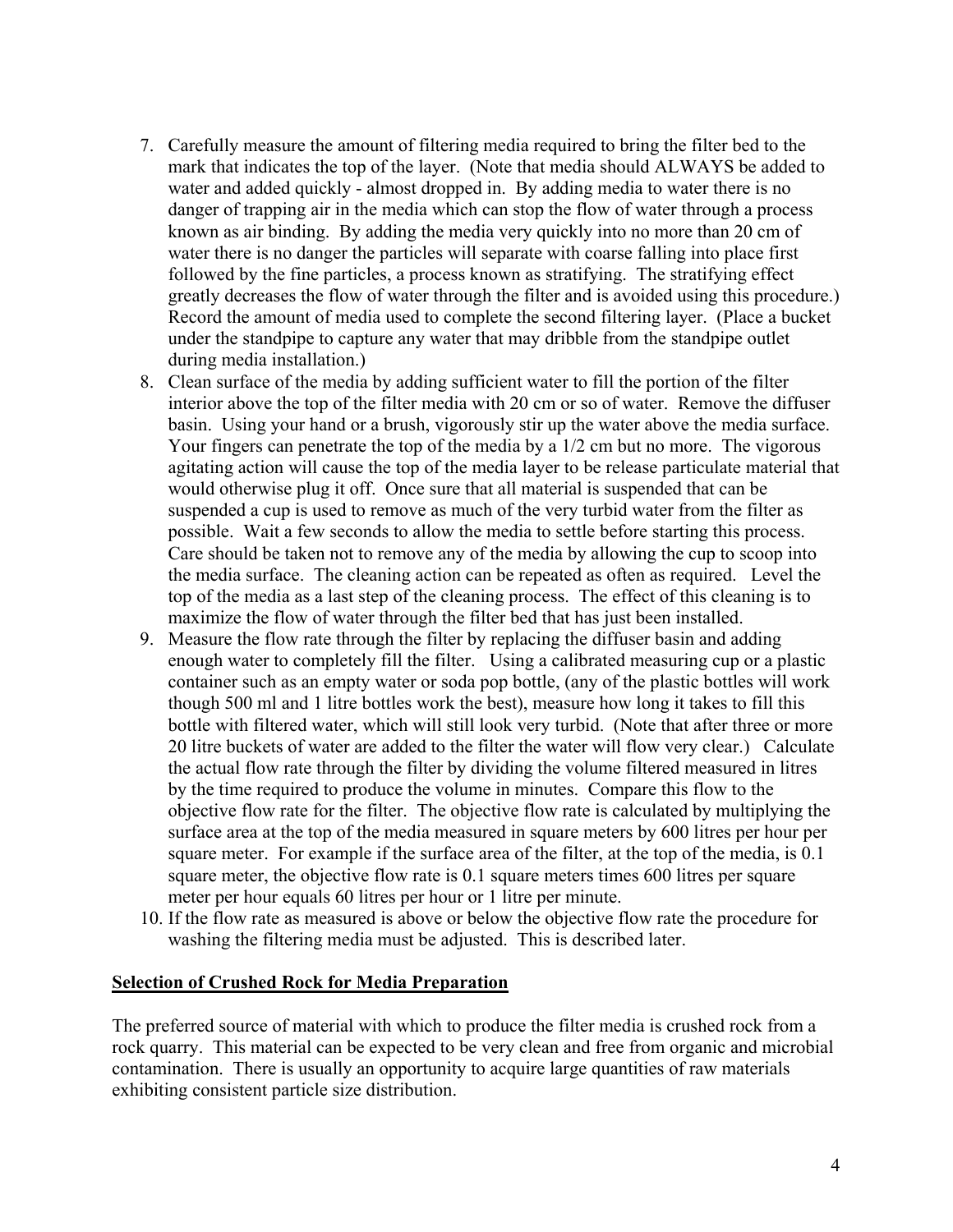Ideally, the material is very hard, a quartzite or granite. Very soft material such as crushed limestone can also be used. Mudstones that contain oxidized iron or manganese should be avoided as they will likely contaminate and color the water as it is filtered. A potential problem with softer rocks, (like limestone and mudstone) is that some particle rubbing and grinding always occurs during handling and transport resulting in the production of unwanted fines,. From a consumer perspective the color of the rock should be as light as possible though any color is actually satisfactory provided the color does not transfer to the water during the filtering process.

Crushed rock is often available in a size already very close to that needed for the underdrain layer and separation layers and may be purchased directly. Very little waste will result when processed.

Crushed rock for the preparation of the filter media and separation layer is usually the finest material in the quarry. Often it is considered waste material. The material used for the filtering layer MUST contain particles varying in size from very fine, almost dust size, to larger than 1/8 inch or the opening of the filtering sieve. Material that is all dust simply won't work as the flow through it will likely be too low or require considerable preparation to make work. Material that does not contain any fines cannot work either because the flow rate through the media will be too large.

Media delivered to the processing site should be protected from the weather and risk of contamination from weather, animals or humans. This may require a roofed working area and a concrete floor. Drying media outdoors will require a large concrete pad with good exposure to the sun. The entire media processing area should be secured with appropriate fencing or walls that also allow good access for trucks.

Every shipment of unprocessed media should be evaluated, using appropriate particle size evaluation techniques, to insure that the media supplied is similar to previous shipments that were used to establish media preparation procedures and filter bed design. Particle size distributions can very considerably from shipment to shipment. However, it is reasonable to assume that individual shipments are more-or-less homogenous and it is advisable to obtain the largest shipments that can be managed.

If it is determined that the particle size distribution of a shipment is different from previous deliveries, the media preparation procedure may need to be evaluated and changed if necessary.

#### **Media Contamination**

Clean (uncontaminated) media is free from toxins and any organic material, living or dead. Media at risk of contamination with toxic substances by virtue of being near industrial activity or affected by waste disposal activities should be completely avoided. Surface accessible deposits of sands and gravels, including gravel pits, beaches and river banks, usually contain significant organic material due to vegetation accumulation and human and animal activities. Only media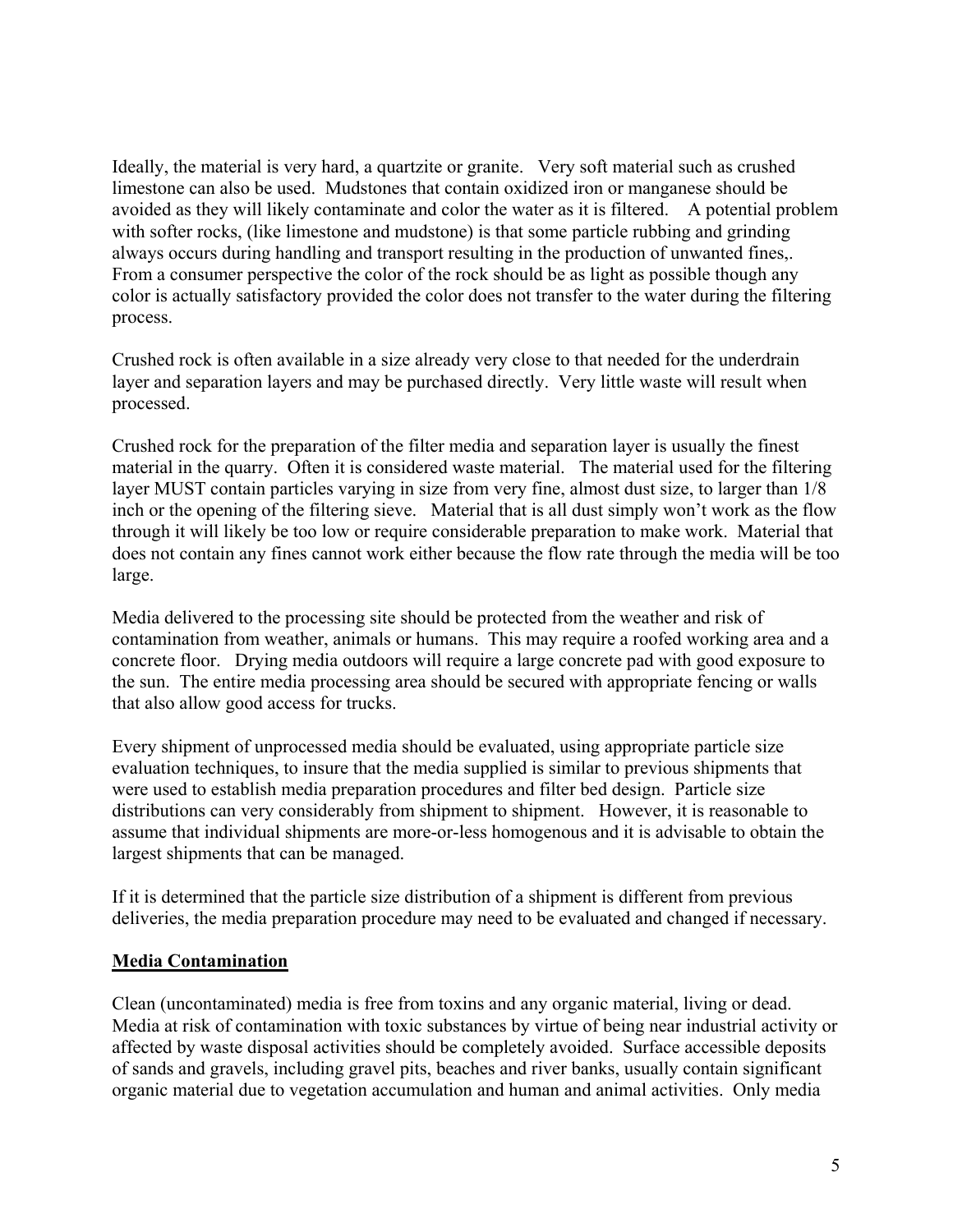obtained from rock quarries that produce material from solid rock formations can be expected to be contamination free.

Media contamination occurs due to the presence of individual organic particulate material, (pieces of plants, animals, insects, seeds, etc.), and organic material that was originally dissolved or suspended in water and is now attached to individual rock particles. Organic material is food for micro-organisms, a few of which might be pathogenic (disease causing). Standard practice is to test for the presence of pathogen indicator micro-organisms such as fecal colliform bacteria (found in the intestinal tracts of warm blooded animals and present in the many billions per gram of human feces), Escherichia colliform or e-coli bacteria (dominant colliform bacteria found in intestinal tracts of warm blooded animals) and total colliform bacteria that includes all forms of colliform bacteria including those that naturally live in the soil or associated with other forms of life. If colliform bacteria are present it is normal to find similar numbers of fecal colliform and e-coli bacteria and tens times their number of total colliform bacteria. These colliform bacteria are NOT usually pathogenic themselves. (There are notable exceptions such as the 0157 strain of e-coli, which is very dangerous.) Rather, their presence is used as an indicator of the possible presence of other, serious pathogenic organisms, resulting from direct contamination by human feces or animals that could carry the same pathogens (parasites such as Giardia and Cryptosporidia).

It is possible to evaluate media contamination by taking a gram of filter media (straight from the quarry or after the media preparation process), washing it in one litre of sterilized water (boiled and cooled river water) and having it tested for the presence of any one or more of the indicator organisms. The testing should be performed by a reputable local laboratory. Laboratory instructions must be carefully followed. If any of the indicator organisms are present the media is at risk of being contaminated and must be further evaluated with respect to the possible cause of the contamination (lack of protection at the quarry, handling, etc.). Other sources of crushed rock may need to be found.

It may be possible to wash the organic particulate material from the rock media; but it is not possible to remove the organic material attached to the rock particles themselves. Microorganisms will continue to grow on the particles as long as there is food (organic material) available. When all of the food is consumed the micro-organism will disappear and the media is 'clean'.

It is possible to disinfect the media by heating it or soaking it in disinfectants such as chlorine bleach. The rock particles will still have 'disinfected' organic material attached. The disinfected media is quickly contaminated once the media is installed in a filter and water containing living micro-organisms is poured through it. The media will appear contaminated, based on bacteria tests on the treated water, until all of the attached organic material has been consumed by the micro-organisms and they no longer exist within the filtering, separation or underdrain media itself. It is common to observe more bacteria in the filtered water than in the unfiltered water. The media will appear contaminated for a period of several months.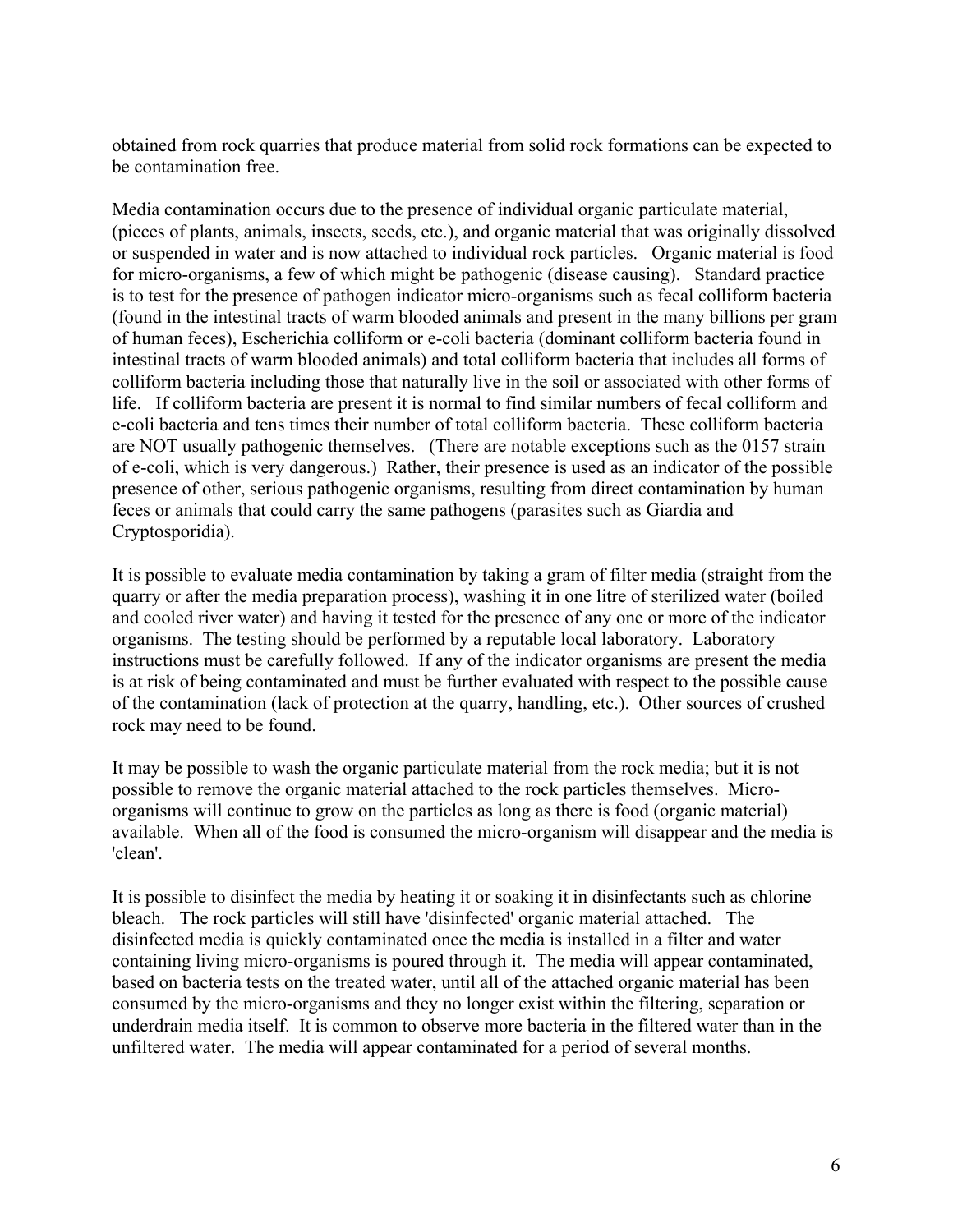## **Sieve (Screen) Selection.**

(For purposes of this document sieve size and screen size are used interchangeably.) Selecting screen sizes of approximately 12.5 mm (1/2 inch), 6.25 mm (1/4 inch), and 3.125 mm (1/8 inch) (or slightly smaller but never smaller than the holes in typical mosquito netting) can produce useful results. Rock particles larger than 12.5mm (1/2 inch) will be discarded. All material smaller is potentially useful.

Material for making the 12.5 mm or  $\frac{1}{2}$  inch and the 6.25 mm or  $\frac{1}{4}$  inch opening sieves can be obtained from most hardware stores where it is known as 'hardware cloth'. It is usually sold in imperial opening sizes or 1/2 and 1/4 inch and can be purchased in rolls. It is used for reinforcing concrete and is quite inexpensive. Any material with approximately the same size openings will work. Local sourcing is very important.

Hardware cloth can also be purchased with 1/8 inch opening but zinc coated metal mosquito screening works the best.

A set of production sieves should be manufactured with which to evaluate media produced for performance in an actual BSF and to develop media production procedures. To be useful the small production screens should be approximately 60 cm long, 45 cm wide and about 10 cm deep. Larger screens are heavy and awkward to use.

A set of very small screens, 30 cm by 30 cm or smaller are useful for evaluating possible supplies of crushed rock or evaluating purchased material for consistency.

## **Screening Machines**

Mechanically operated screening machines are not usually justified. Labour costs are usually not very high and media production can provide much needed employment. As production grows commercial screening machines or 'home made' screening machines can be useful and cost effective. (A simple internet search is useful for identifying the various designs, scales, costs and availability of screening machines around the world.)

#### **Media Preparation**

The parameters available to control the flow rate through the filter are media selection, screen or sieve opening size and media washing.

As mentioned earlier the flow rate through the BioSand Water Filter is controlled by the selection, sieving and washing of the filtering media. Washing is considered once the selection and sieving is completed.

Normally, the media bed should be installed and the flow rate evaluated before it is washed. Media produced from crushed rock rarely contains substantial quantities of fine silt or clay,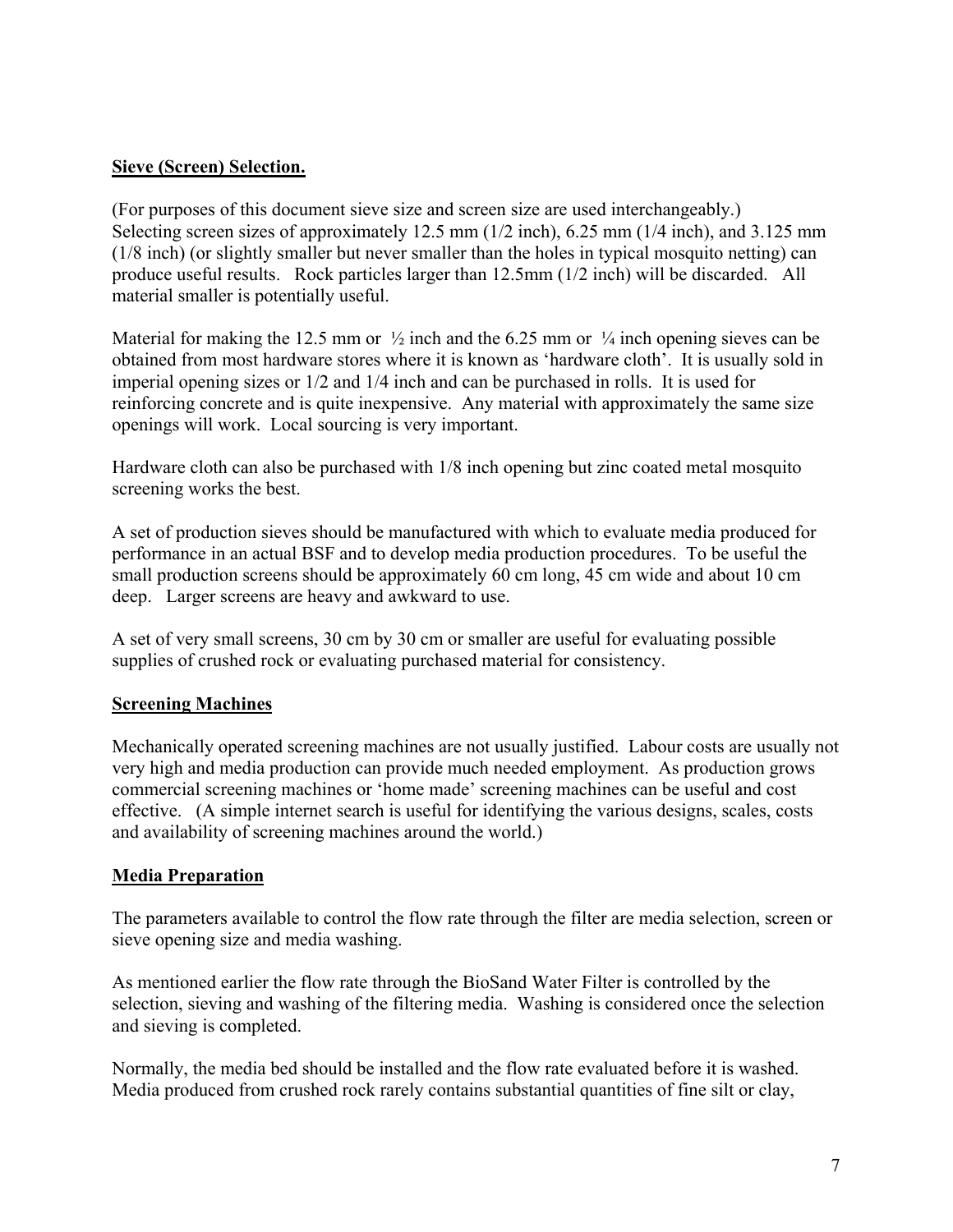which *must* be washed from the media in all circumstances, prior to attempts to install it in a filter. If the flow rate is too high the media is simply too coarse and finer material, or material containing more fine particles, must be found. Usually the flow rate is too low and must be increased. This is achieved by washing the finest particles from the filtering media.

Soaking dry media in water or simply wetting it twenty-fours prior to washing will improve and greatly speed up the washing process.

Washing is performed by filling 15 to 20 litre capacity buckets with 3 to 5 litres of the media that is going to be washed. The bucket is filled to one-third to one-half full with water and angled slightly (fifteen degrees or so). Using your hand (maybe wearing rubber gloves as the media is abrasive) or using a suitable flat piece of wood, the mixture of water and media is 'stirred' ten to twenty times. Stirring requires that your hand or the stick touches the bottom of the bucket and the stir moves all the way around the outside of the bucket. The water is then carefully poured from the bucket into a waste water receiving container. This water can be allowed to settle and reused if necessary. When pouring the water from the bucket it is very important not to lose any of the media that is NOT suspended in the water. The process of adding the same amount of media to the bucket, pouring the same amount of water into the bucket, stirring the media and water in exactly the same way and number of times and pouring the water from the media in an appropriate fashion is known as a 'wash'. Filtering media may require several washes before enough 'fines' are removed that the flow rate is satisfactory. Of course the flow rate can ONLY be evaluated by actually installing the washed media in a BioSand Water Filter. Quality control can be quite good provided the 'washers' are conscientious and supervisors are diligent.

The underdrain and separating media is washed in exactly the same way except that they are both washed until the water poured from the bucket is CLEAR; that is, contains NO fines. It is very important to wash these layers thoroughly as they 'clean or rinse' very slowly after installation, shedding particulates over a long period of time in normal filter use in contrast to the filtering layers which 'clean' very quickly even if not washed at all.. Washing underdrain and separating media with cement mixers or other kinds or rotating drums may be practical.

Note that while washing may NOT be essential for preparation of media used in the filtering layer**, the media used for the separation and underdrain layers is ALWAYS washed.** 

If the material is received damp it usually must be dried before sieving is successful. If it is later determined that the media will be washed then it might be advisable to consider washing all of the unprocessed raw material prior to drying.

#### **Bagging and Storage of Prepared Media**

Prepared filter media (all three layers) should be bagged in clean, water-proof sacks. Labelling should be waterproof. The media for each layer should be bagged separately. Each bag should contain slightly more media than is necessary since supplying insufficient media can present serious problems at time of filter installation. Some settling of the filtering media will likely occur after it has been installed for some time and the extra media can be used to bring the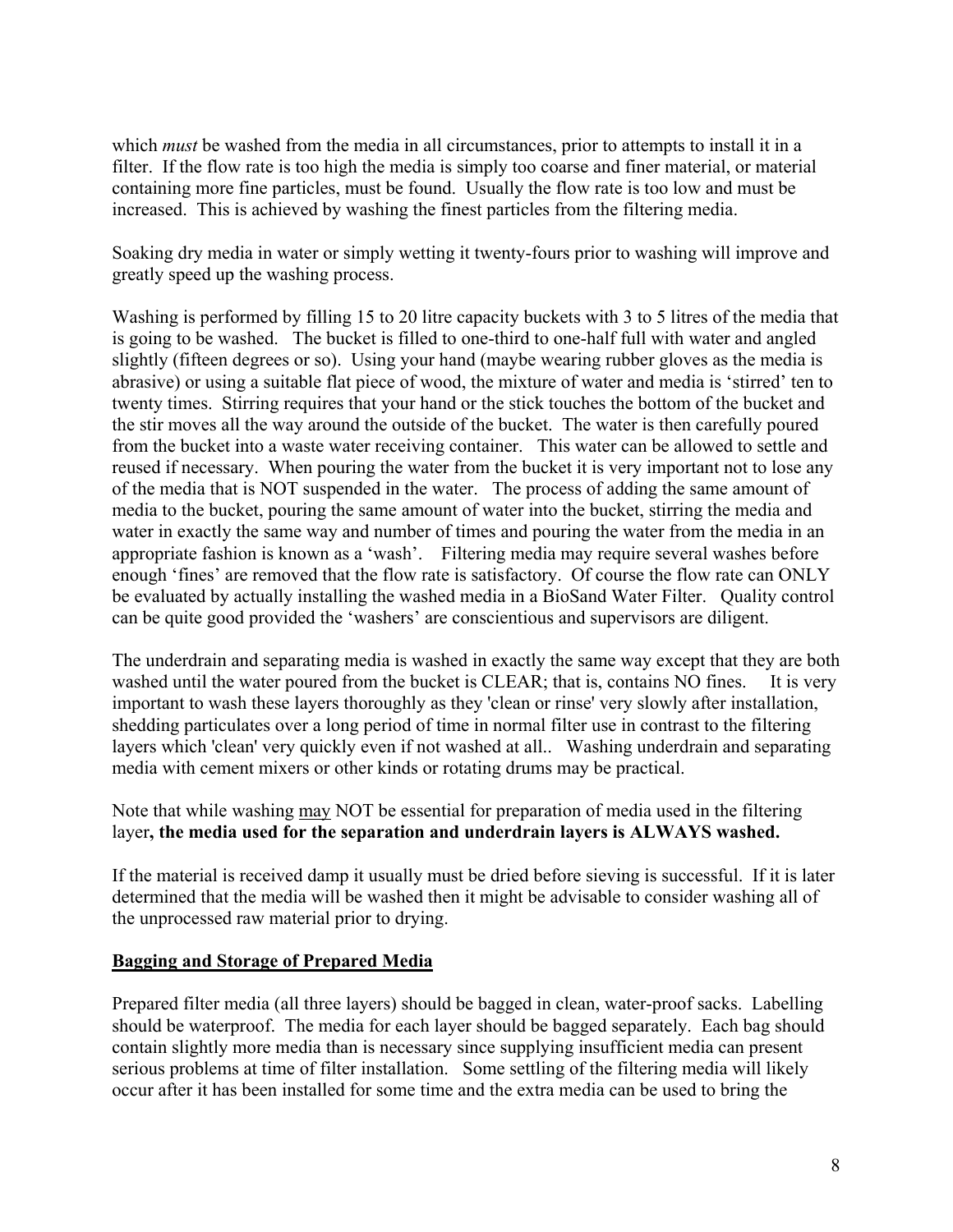filtering layer to the desired depth. The bags of prepared media should be protected from weather and contamination.

## **Quality Control Considerations**

Periodically, it is useful to evaluate the unprocessed crush rock to determine if its characteristics (particle sizes) are changing. This is best achieved with a set of small sieves. The percentage of material captured on these sieves relative to total sample will remain constant if the particle size variation in the bulk sample is constant. If the particle sizes are thought to have changed significantly then it may be important to evaluate the entire media production process. Often problems of this nature become known from the people who are installing the filters in the field. They may complain of the filter production being too high or too low and these MAY suggest that the processed material is changing due to changes in the characteristics in the unprocessed crushed rock OR media production is not being performed carefully enough.

## **Water Supply, Clarifying and Reuse**

Media preparation requires the use of significant quantities of water. Ideally, media cleaning should occur near an abundant supply of water clean enough for media preparation. The water may be slightly turbid and be considered unsafe for human consumption but it should NOT contain pathogens that can penetrate the skin (e.g. Schistosomiasis). Wash water produced during media preparation is contaminated with excess sediment and should not be disposed of without allowing most of the particles to settle. It is definitely preferable to clarify the wash water (even using small amounts of coagulant such as alum) and reuse the clarified water. Media preparation operations that clarify and reuse their wastewater may be located quite far from the raw water supply.

## **Actual Installation Considerations**

Should the raw material supply used for producing the top and second filtering layers vary with time (this is quite probable) it may be impractical to try to alter the media production procedures to keep up with the variations in the characteristics of the resulting filtering media. Rather, it may be practical to install the filter bed using a standard procedure, which would result in flow rates near the maximum allowable. Flow rates should NOT exceed the objective flow rate but can be significantly less. As mentioned consumers may not accept a filter with flow rates that are too low and steps may need to be taken to mitigate the problem. A variety of strategies may be used to alter flow rates without negatively impacting on the integrity of the filter design. These are as follows:

1. If the flow rate is too **low** some of the filtering layer can be removed (up to 1 cm for the three layer system). If it is still too low there may be a problem with media installation (stratifying or air binding might have occurred) and the wet filtering material should be scooped out to just above the separation layer (easily done) and then reinstalled. Should this procedure not work it is possible that there may be a problem with the standpipe being plugged. This problem can be evaluated by pouring water through the standpipe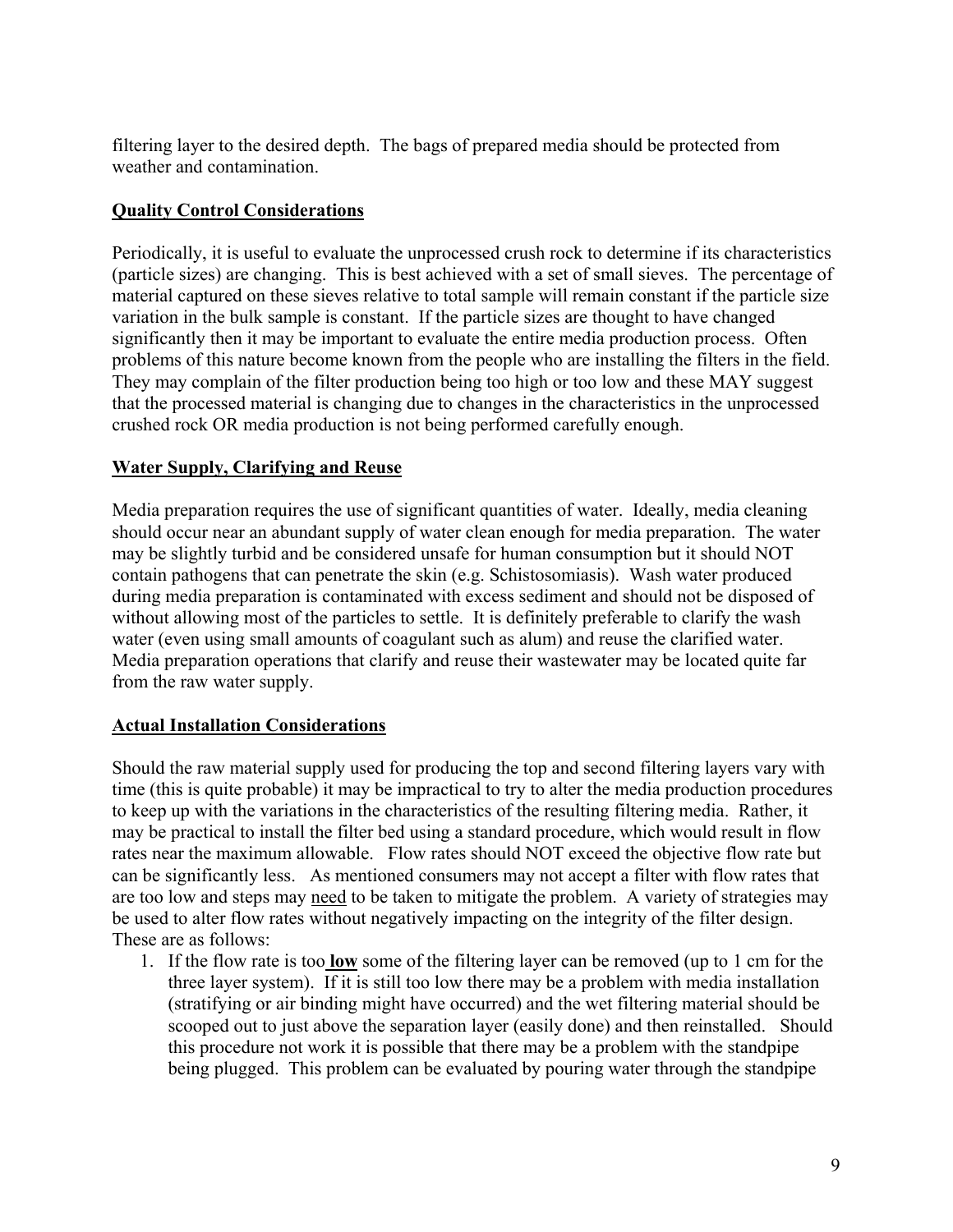

**Figure 2. Media preparation flow chart when one crushed rock supply is used to produce media used in the three layer system.**